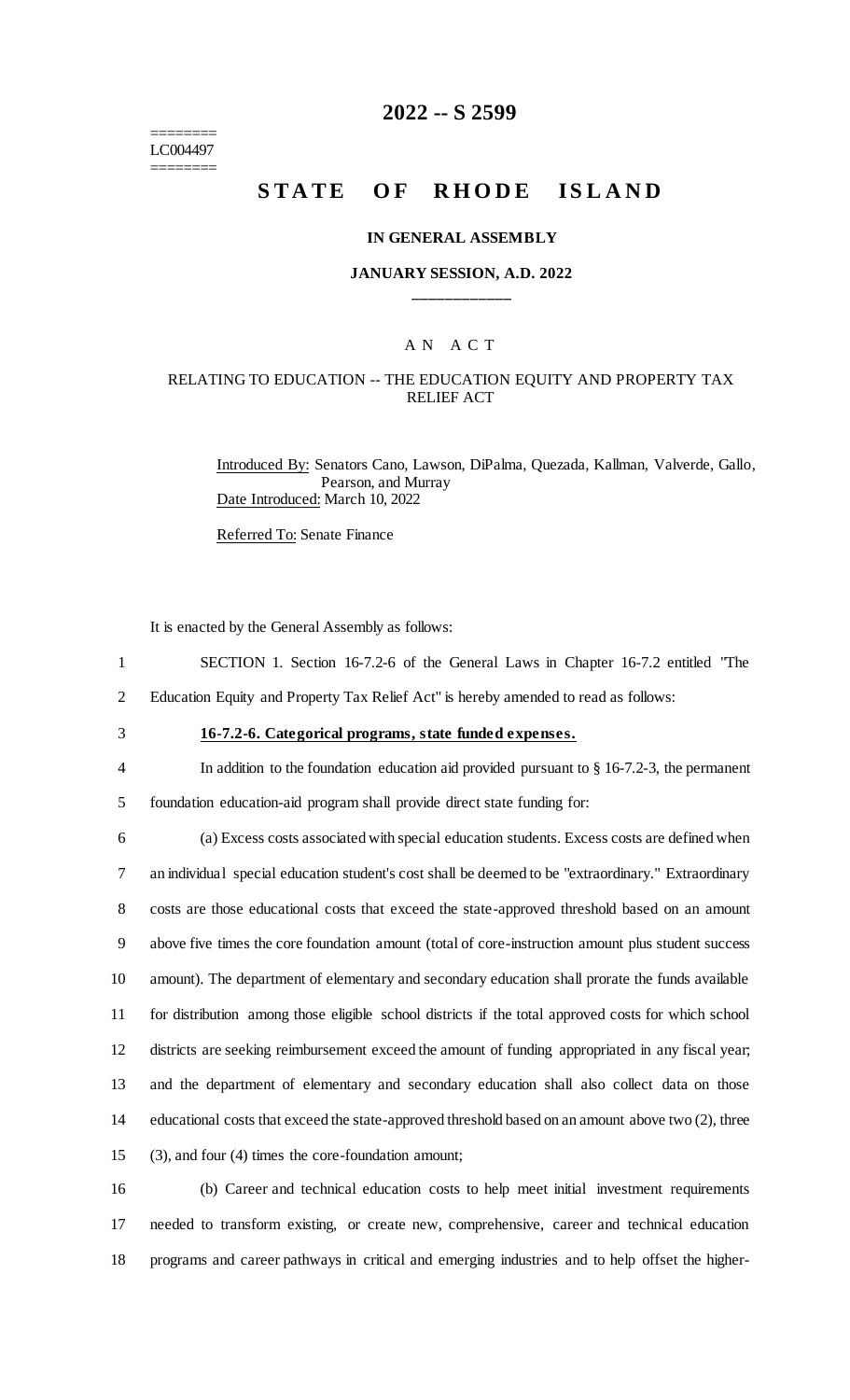than-average costs associated with facilities, equipment maintenance and repair, and supplies necessary for maintaining the quality of highly specialized programs that are a priority for the state. The department shall develop criteria for the purpose of allocating any and all career and technical education funds as may be determined by the general assembly on an annual basis. The department of elementary and secondary education shall prorate the funds available for distribution among those eligible school districts if the total approved costs for which school districts are seeking reimbursement exceed the amount of funding available in any fiscal year;

 (c) Programs to increase access to voluntary, free, high-quality pre-kindergarten programs. The department shall recommend criteria for the purpose of allocating any and all early childhood program funds as may be determined by the general assembly;

 (d) Central Falls, Davies, and the Met Center Stabilization Fund is established to ensure that appropriate funding is available to support their students. Additional support for Central Falls is needed due to concerns regarding the city's capacity to meet the local share of education costs. This fund requires that education aid calculated pursuant to § 16-7.2-3 and funding for costs outside the permanent foundation education-aid formula, including, but not limited to, transportation, facility maintenance, and retiree health benefits shall be shared between the state and the city of Central Falls. The fund shall be annually reviewed to determine the amount of the state and city appropriation. The state's share of this fund may be supported through a reallocation of current state appropriations to the Central Falls school district. At the end of the transition period defined in § 16-7.2-7, the municipality will continue its contribution pursuant to § 16-7-24. Additional support 21 for the Davies and the Met Center is needed due to the costs associated with running a stand-alone high school offering both academic and career and technical coursework. The department shall recommend criteria for the purpose of allocating any and all stabilization funds as may be determined by the general assembly;

 (e) Excess costs associated with transporting students to out-of-district non- public schools. This fund will provide state funding for the costs associated with transporting students to out-of- district non-public schools, pursuant to chapter 21.1 of this title. The state will assume the costs of non-public out- of-district transportation for those districts participating in the statewide system. The department of elementary and secondary education shall prorate the funds available for distribution among those eligible school districts if the total approved costs for which school districts are seeking reimbursement exceed the amount of funding available in any fiscal year;

 (f) Excess costs associated with transporting students within regional school districts. This fund will provide direct state funding for the excess costs associated with transporting students within regional school districts, established pursuant to chapter 3 of this title. This fund requires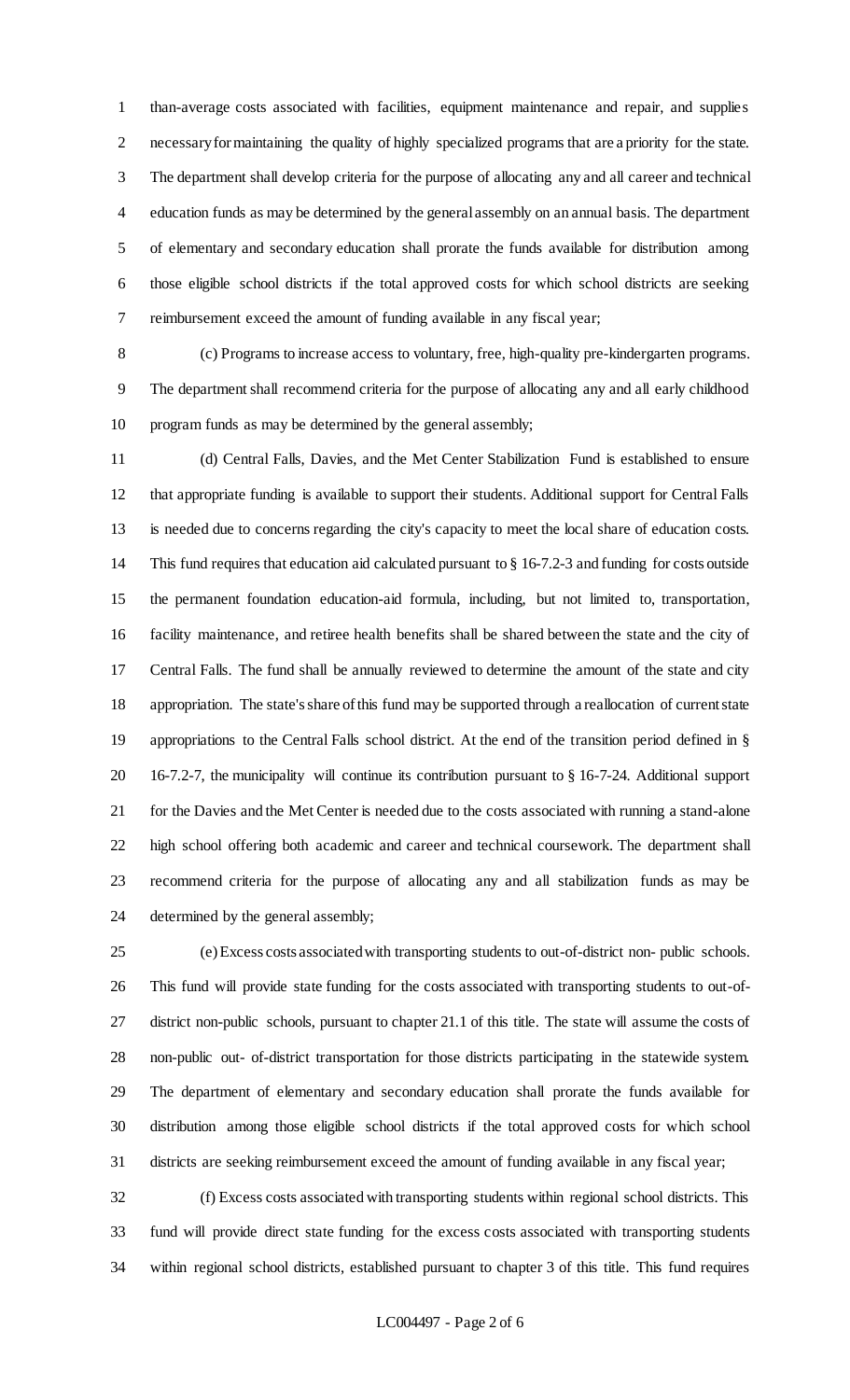that the state and regional school district share equally the student transportation costs net any federal sources of revenue for these expenditures. The department of elementary and secondary education shall prorate the funds available for distribution among those eligible school districts if the total approved costs for which school districts are seeking reimbursement exceed the amount of funding available in any fiscal year;

 (g) Public school districts that are regionalized shall be eligible for a regionalization bonus as set forth below:

 (1) As used herein, the term "regionalized" shall be deemed to refer to a regional school district established under the provisions of chapter 3 of this title, including the Chariho Regional School district;

 (2) For those districts that are regionalized as of July 1, 2010, the regionalization bonus shall commence in FY 2012. For those districts that regionalize after July 1, 2010, the regionalization bonus shall commence in the first fiscal year following the establishment of a regionalized school district as set forth in chapter 3 of this title, including the Chariho Regional School District;

 (3) The regionalization bonus in the first fiscal year shall be two percent (2.0%) of the state's share of the foundation education aid for the regionalized district as calculated pursuant to §§ 16-7.2-3 and 16-7.2-4 in that fiscal year;

 (4) The regionalization bonus in the second fiscal year shall be one percent (1.0%) of the state's share of the foundation education aid for the regionalized district as calculated pursuant to §§ 16-7.2-3 and 16-7.2-4 in that fiscal year;

(5) The regionalization bonus shall cease in the third fiscal year;

 (6) The regionalization bonus for the Chariho regional school district shall be applied to the state share of the permanent foundation education aid for the member towns; and

 (7) The department of elementary and secondary education shall prorate the funds available for distribution among those eligible regionalized school districts if the total, approved costs for which regionalized school districts are seeking a regionalization bonus exceed the amount of funding appropriated in any fiscal year;

 (h) Additional state support for English learners (EL). The amount to support EL students shall be determined by multiplying an EL factor of ten percent (10%) by the core-instruction per- pupil amount defined in § 16-7.2-3(a)(1) and applying that amount of additional state support to EL students identified using widely adopted, independent standards and assessments identified by the commissioner. All categorical funds distributed pursuant to this subsection must be used to provide high-quality, research- based services to EL students and managed in accordance with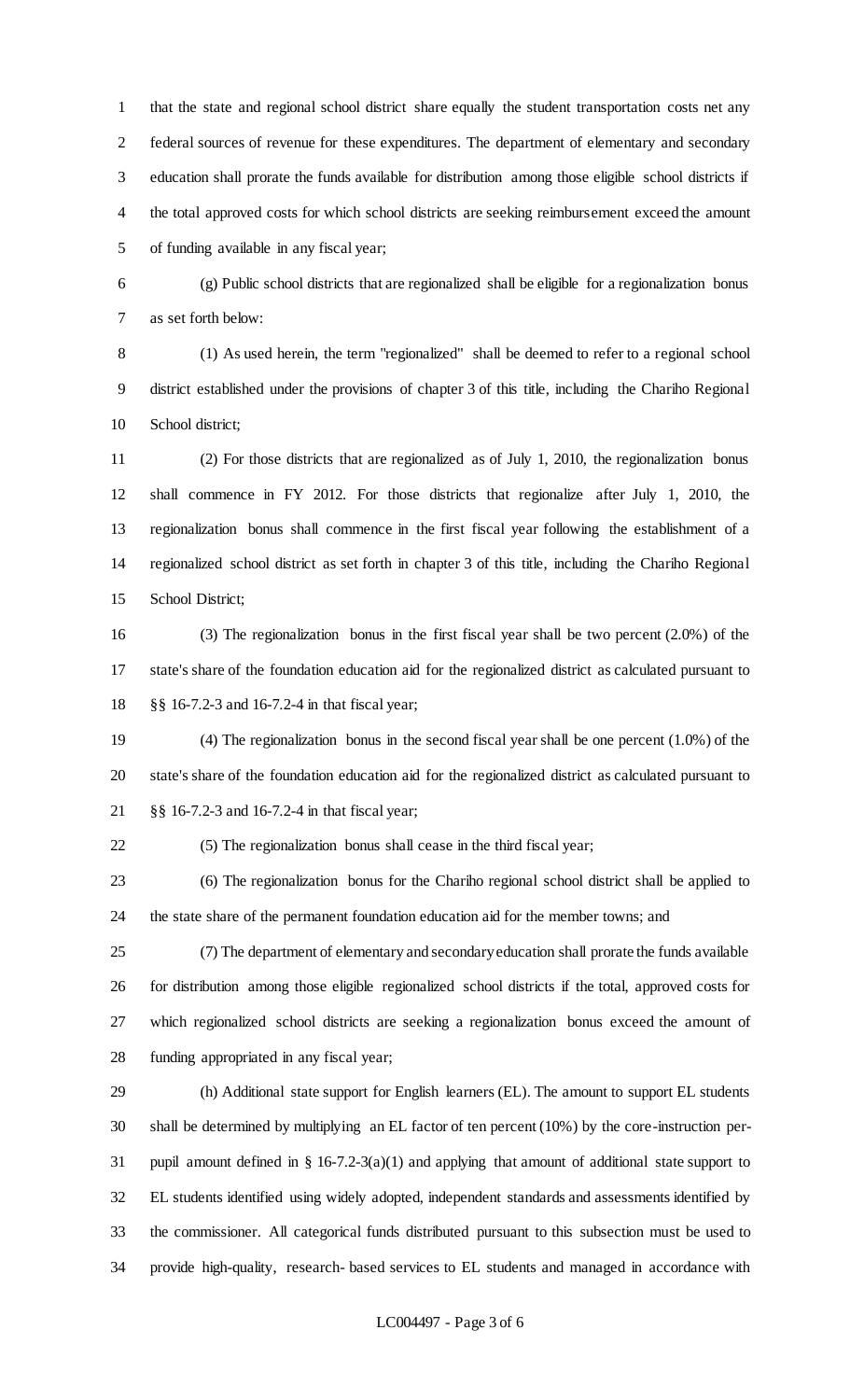requirements set forth by the commissioner of elementary and secondary education. The department of elementary and secondary education shall collect performance reports from districts and approve the use of funds prior to expenditure. The department of elementary and secondary education shall ensure the funds are aligned to activities that are innovative and expansive and not utilized for activities the district is currently funding. The department of elementary and secondary education shall prorate the funds available for distribution among eligible recipients if the total calculated costs exceed the amount of funding available in any fiscal year;

 (i) State support for school resource officers. For purposes of this subsection, a school resource officer (SRO) shall be defined as a career law enforcement officer with sworn authority who is deployed by an employing police department or agency in a community-oriented policing assignment to work in collaboration with one or more schools. School resource officers should have completed at least forty (40) hours of specialized training in school policing, administered by an accredited agency, before being assigned. Beginning in FY 2019, for a period of three (3) years, school districts or municipalities that choose to employ school resource officers shall receive direct state support for costs associated with employing such officers at public middle and high schools. Districts or municipalities shall be reimbursed an amount equal to one-half (½) of the cost of salaries and benefits for the qualifying positions. Funding will be provided for school resource officer positions established on or after July 1, 2018, provided that:

(1) Each school resource officer shall be assigned to one school:

 (i) Schools with enrollments below one thousand twelve hundred (1,200) students shall require one school resource officer;

 (ii) Schools with enrollments of one thousand twelve hundred (1,200) or more students shall require two school resource officers;

 (2) School resource officers hired in excess of the requirement noted above shall not be eligible for reimbursement; and

 (3) Schools that eliminate existing school resource officer positions and create new positions under this provision shall not be eligible for reimbursement; and

28 (j)(1) Community schools expansion. In FY 2023, the Rhode Island department of 29 elementary and secondary education ("the department") shall distribute up to nine (9) grants to school districts to hire a community schools coordinator. The foundation education aid shall compensate school districts up to one hundred thousand dollars (\$100,000) each fiscal year for a portion of any reasonable and necessary costs associated with hiring a community schools coordinator. A community school coordinator funded by this provision may be hired to provide services to the entire school district or a school or schools within the public school district. These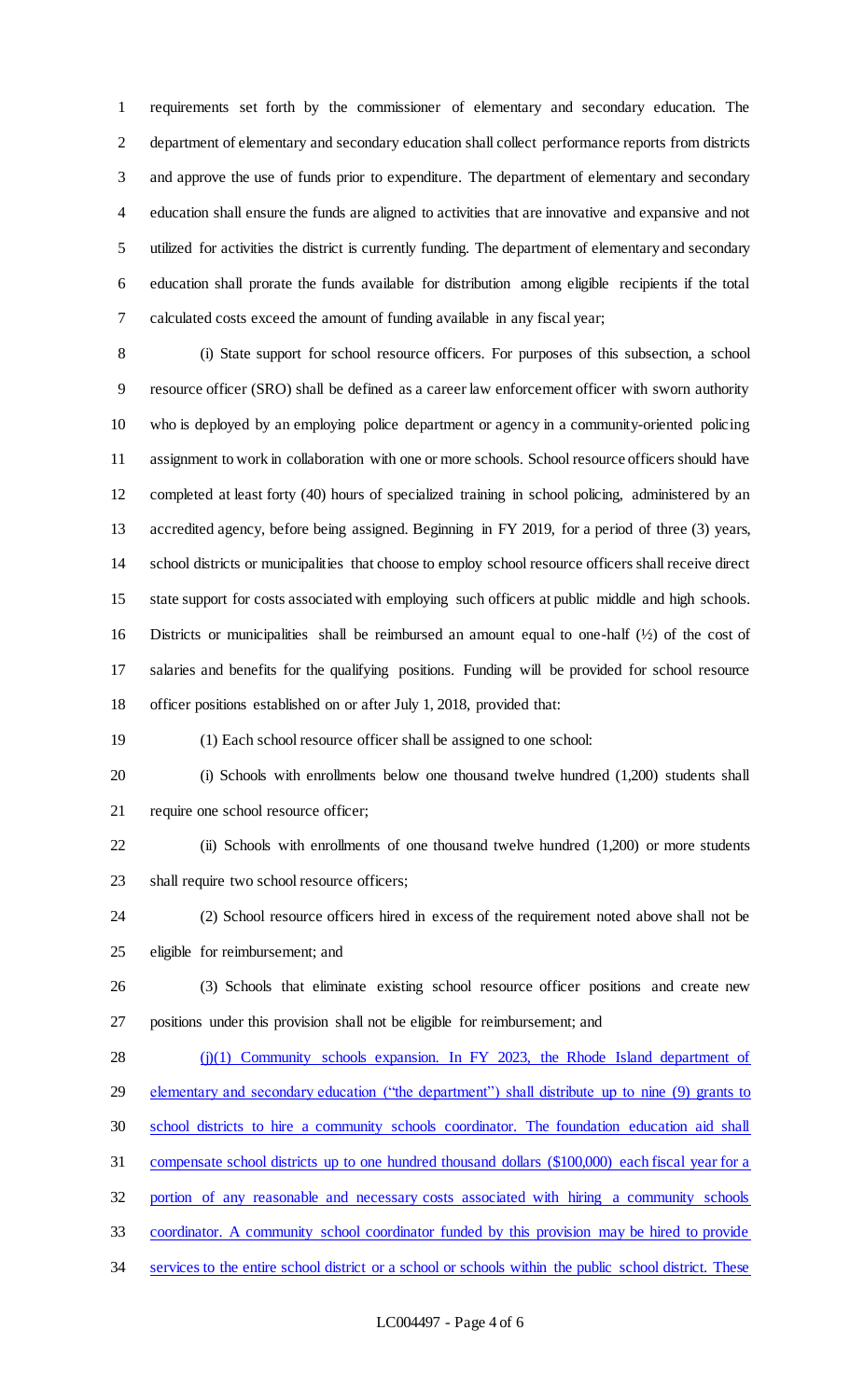- funds shall not be used to supplant funds already allocated for a community schools coordinator or
- 2 a child opportunity zone established pursuant to chapter 73 of this title that are in operation on the
- effective date of this section.
- (2) In FY 2024, the department shall distribute up to eighteen (18) grants of up to one
- hundred thousand dollars (\$100,000) each, for a total of up to one million, eight hundred thousand
- dollars (\$1,800,000). The department shall distribute these funds for the expansion of community
- schools programs established pursuant to chapter 110 of this title. The funds shall be contingent on
- a school district providing matching resources through budgetary or in-kind contributions for the
- planning and implementation of a community schools program.
- 10  $\left(\frac{1}{k}\right)$  Categorical programs defined in subsections (a) through (g) shall be funded pursuant
- to the transition plan in § 16-7.2-7.
- SECTION 2. This act shall take effect upon passage.

======== LC004497 ========